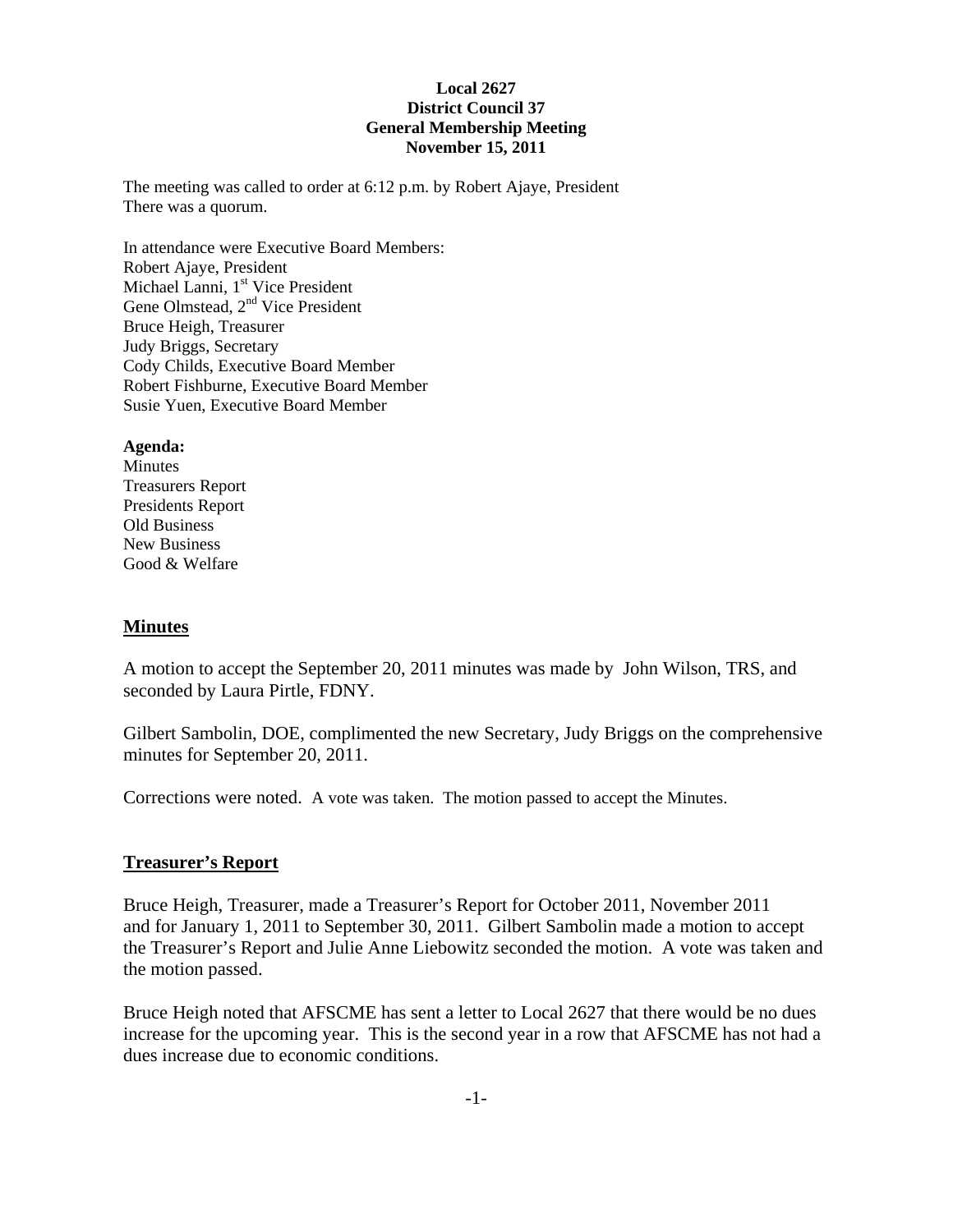Bruce Heigh noted that there is no Trustees Report at this meeting due to there being no available minutes for the last 6 months of the last Secretary's term that caused the audit to be late.

# **Local 2627 Executive Board Motions**

Judy Briggs, Secretary, read the motions made at the September 7, 2011 and October 4, 2011 Executive Board meetings.

Robert Ajaye, President, explained that the union, Local 2627, pays half the price of a ticket for the Italian Heritage Dinner Dance.

He explained that the dedication of the Martin Luther King Memorial in Washington, D.C. was the event the Local 2627 Board authorized the train ticket for, for Mike Lanni, 1st Vice President, to attend.

Robert Ajaye explained that there is no Trustee's Report at this meeting because there are no minutes yet from the last 6 meetings of the previous Secretary's term. All 6 sets will be done.

Anyone can read the Executive Board Minutes. Just ask and the office will send you a copy of the Executive Board Minutes.

# **President's Report**

Robert Ajaye, President, reported that he would begin with the good news. The Pay Order Date for Adjustment to Gross has been set as December  $9<sup>th</sup>$  for all Mayoral Agencies, December  $23<sup>rd</sup>$  for HHC, and December  $15<sup>th</sup>$  for Housing Authority. The Pay Order dates for CUNY and Transit have not been set yet. The amount will be an increase of 5.47% over the previous ATG, retroactive to March 2, 2010.

The Telecommunications Exams are being postponed. No tentative date has been set for them to be rescheduled.

Robert Ajaye introduced Oliver Gray, Associate Director of DC 37 and invited him to say a few words. Mr. Gray said that it was good to be at the meeting and see democracy in action.

Robert Ajaye announced that the DC 37 attorney has found a loophole to protest the determination that Local 2627 may not sue the City for failing to offer exams while provisionals are in title. The previous determination said Union is barred by law from proceeding with the litigation until such time as the legislation expires on December 31, 2014. The case will be tested.

Robert Ajaye reported that there was a City Council hearing to present evidence about the contracting out of IT jobs. The Deputy Mayor gave assurances the contracting out would not affect our members. Letitia James had put forth bill that contracting out would be evaluated. However, despite assurances, two days later, David Moog of DC 37 discovered that they were trying to introduce a \$300 million no bid contract on our jobs. The public hearing was on Thursday. They were trying to slip something in on us in 72 hours.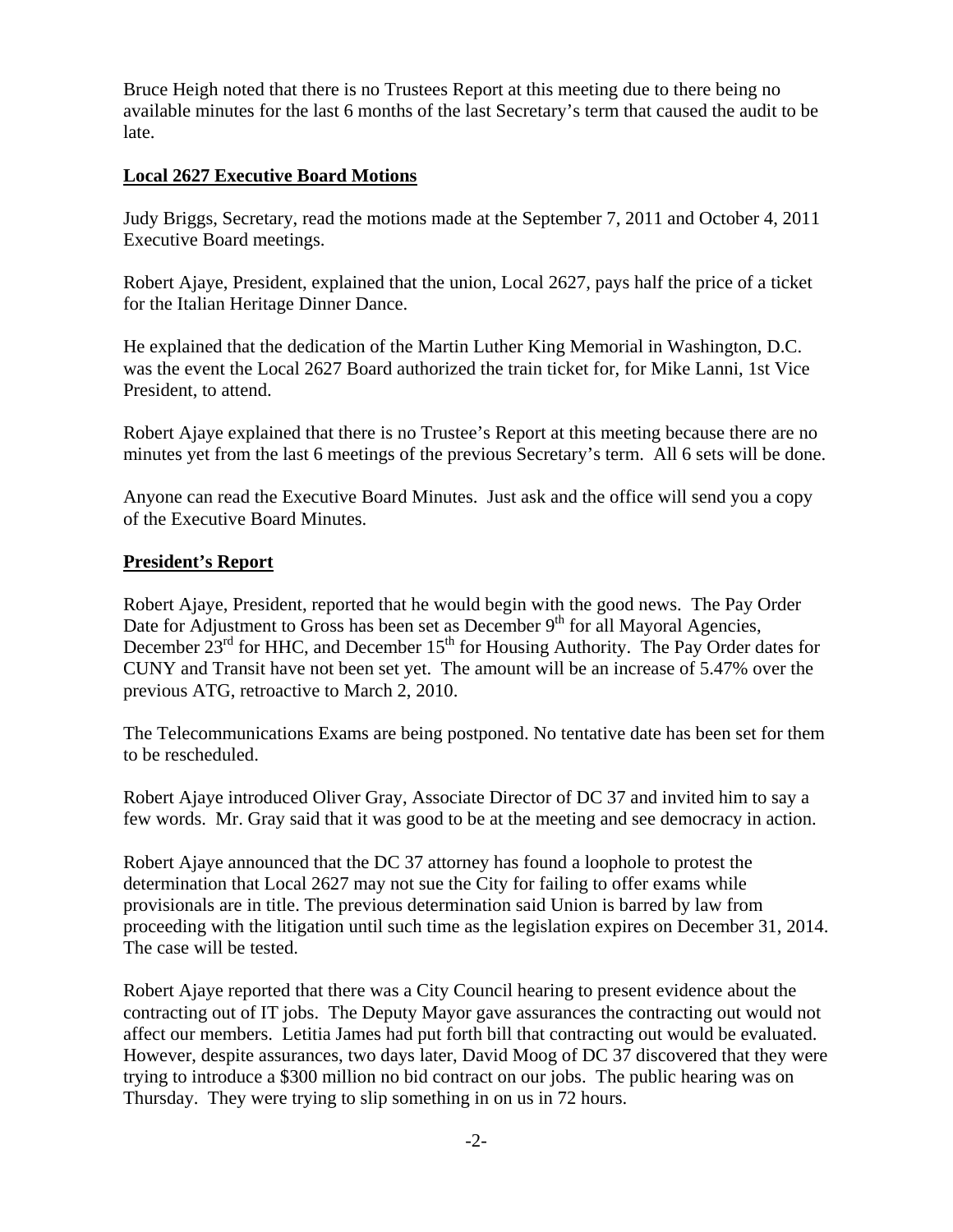According to the Citywide contract, the City is required to inform DC 37 of a contract hearing 90 days days in advance with 45 days to go to the Controller's office for DC 37 to present an alternate plan. In spite of there being only 72 hours notice, due to Local 2627's e-alert system, 20 members of Local 2627 showed up for the hearing at 22 Reade Street. Members gave testimony. Bernie McFall, Office Administrative Trials & Hearings, Henry Garrido, Gene Olmstead, Rudy Kormann, Organized Crime Control Commission and myself gave testimony. Rudy Kormann had 10 years experience as consultant and full time employee. He said he didn't see why City employees couldn't do the work.

Thanks to the Comptroller, John Liu, the contract put forward by DoITT for \$300. million in IT contracting is now on hold. John Liu is examining it.

It's important that the members vote for people who have the labor union agenda. If they don't have our agenda, we need to lay off the politicians. The politicians get their salary for the rest of their life if they do one term. If they pass away their spouse gets their pension.

Robert Ajaye introduced and asked Raoul Martinez and Jon Ng, DC 37 Council Representatives, and Dana Tilghman, who has 10 years experience at DOE as Council Representative to stand up to be recognized. He said these are your council reps. They handle your grievances. He explained that there are DC 37 experts to deal with grievances. The staff in the Local 2627 office is not handling anything with a Grievance past Step 1.

On November  $10<sup>th</sup>$  the City offered DC 37 the same thing the State offered the State employees, a 5-year contract that included 0%, 0%, 0%, 2%, 2%, furloughs, bigger contributions to the pension plan, and to have you pay into the pension plan for your whole career. DC37 is coming back asking for a fair wage increase. DC 37 hasn't said yet what percent it will be asking for. We want everything to stay in place, plus enhancements. In a worst case scenario, DC 37 will wait a contract out.

Mayor Bloomberg vetoed the bill the City Council put forth to have contracts evaluated. The City Council has assured the union they will override the veto. The City Council feels it is important because Mayor Bloomberg only won by 1% in the last election, even though he paid millions in advertising.

Lillian Roberts climbed six and seven flights to put flyers under people's doors to vote. If Lillian Roberts can do it, we can do it. At least members should come to the Labor Day parade. DC 37 is no longer 125,000 employees; it is 114,000. Recently with OTB, 1400 members lost their jobs, lost all health care, and in addition retired members lost their benefits. Two buses went to Albany – a bus only holds 49 people. This is complacency.

DOE laid off 700 people. We lost 3 members, computer aides, because there are no computer aides. We are trying to move them into DOC. On Oct. 5 there was a DOE rally with only 125 people. When DC 37 loses 11,000 people it loses dues and the most expensive part of dues is health prescriptions. Consultants don't get checked by DOI. The couple who stole money and fled to India, didn't have their passports removed. Did anyone not get their paycheck after 9/11. Everyone got paid because Local 2627 members were doing their jobs.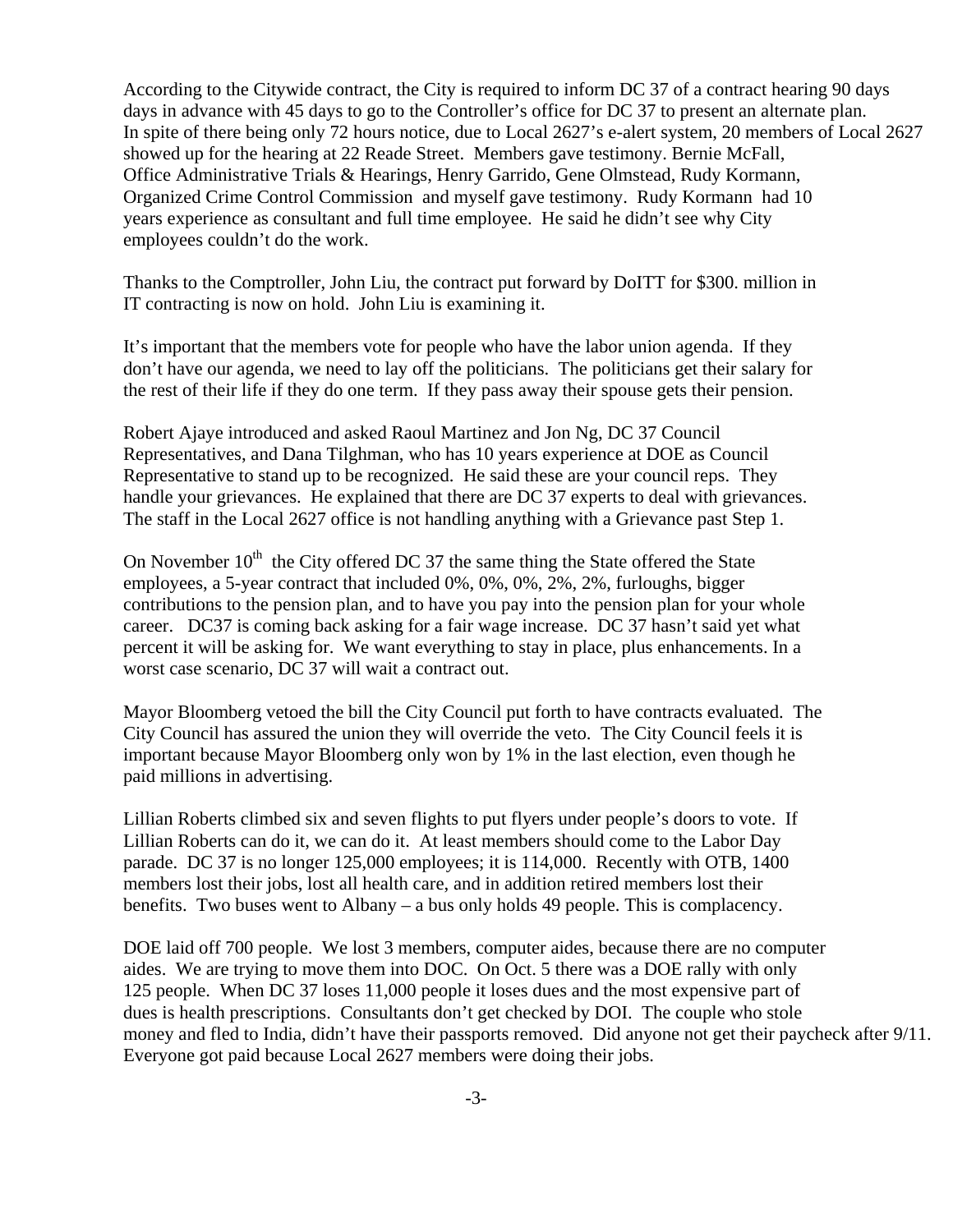We have members dying on lists. The strongest agency in Local 2627 is HRA; 5 members on our board are from HRA. You have to show solidarity. We have to tie them up in litigation by knowing if you start something with one of the members you have to deal with all the members. We want you to go get education, to get certified.

Jerry McEntee, President of AFSCME is retiring. Danny Donohue is running for his position. I hope DC 37 will support Lee Saunders.

We had a meeting with DOC at OLR about DOC moving to Citytime. They will have two methods to use, the hand scanner or webclock. Everything at DOC will remain the same. Most places people come in on the hand scanner and go out of on the webclock. Florence Smith, DOC, asked how the webclock was used. Rudy Kormann explained you have to log into Citytime then punch into the webclock. It takes about 3 minutes. You get paid for your work schedule, even if you clock in earlier. If you clock out late, they have no obligation to pay you. Michael Zumbluskas, DOT, said they round up. If you are working 12 minutes, you could lose pay. If the shuttle bus is late, it is not DOC's problem. The reason for Citytime is that people were stealing. Robert Ajaye said he was at a QWL; there are people who have not been late or absent for 20 years. Gilbert Sambolin asked if privacy issues have been considered. Robert Ajaye explained that the biometric hand scanner reads hand, not fingerprints.

Flo Bolton, DoITT, asked about the \$300. million contract proposed and the new proposed Citywide agreement. Robert Ajaye said information is on the website, including the WBAI radio show. The IT contracting contract is now on hold. John Liu is looking at it. Robert Ajaye explained that when you retire you do not continue to pay dues to the Union.

Rudy Kormann asked what is going on with reclassification of titles. Robert Ajaye explained that the bill has 1 more year. He said, if we do the right thing and go to the polls, it will die next year. Gilbert Sambolin asked if it doesn't die next year, should people doing out of title work grieve now. Robert Ajaye said just file grievance. Choose who is going to go first if 5 or 6 people are grieving the same thing. With 5 or 6 grievances at the same time for the same thing no one is going to get it. Local 2627 cannot handle 5 grievances.

Robert Ajaye explained that DC 37 trying to change the language in the contract regarding the standby rules. At Design & Construction they recouped the money. Only 1 member was willing to stand up and grieve.

Rudy Kormann explained that another contract John Liu is looking into is a GIS system on the fire trucks that do not work. Robert Ajaye explained that once Citytime was taken over by city employees it was up and running in less than a year. Gene Olmstead testified that before Citytime, HRA had a timekeeping system that worked. CUNY had their own timekeeping system. Robert Ajaye said that there was a revolving City group that went around to all the agencies. That group was disbanded. There is no oversight of consultants.

DC 37 has education scholarships. The deadline is March 12, 2012 if you want to apply for Freshman and Juniors for a technical school or college. The SAT program is \$75. members and \$85. non-members, The higher the SAT the greater chance you can get scholarship. At the beginning of year, I want to have the local think of giving \$25K to 5 of our children.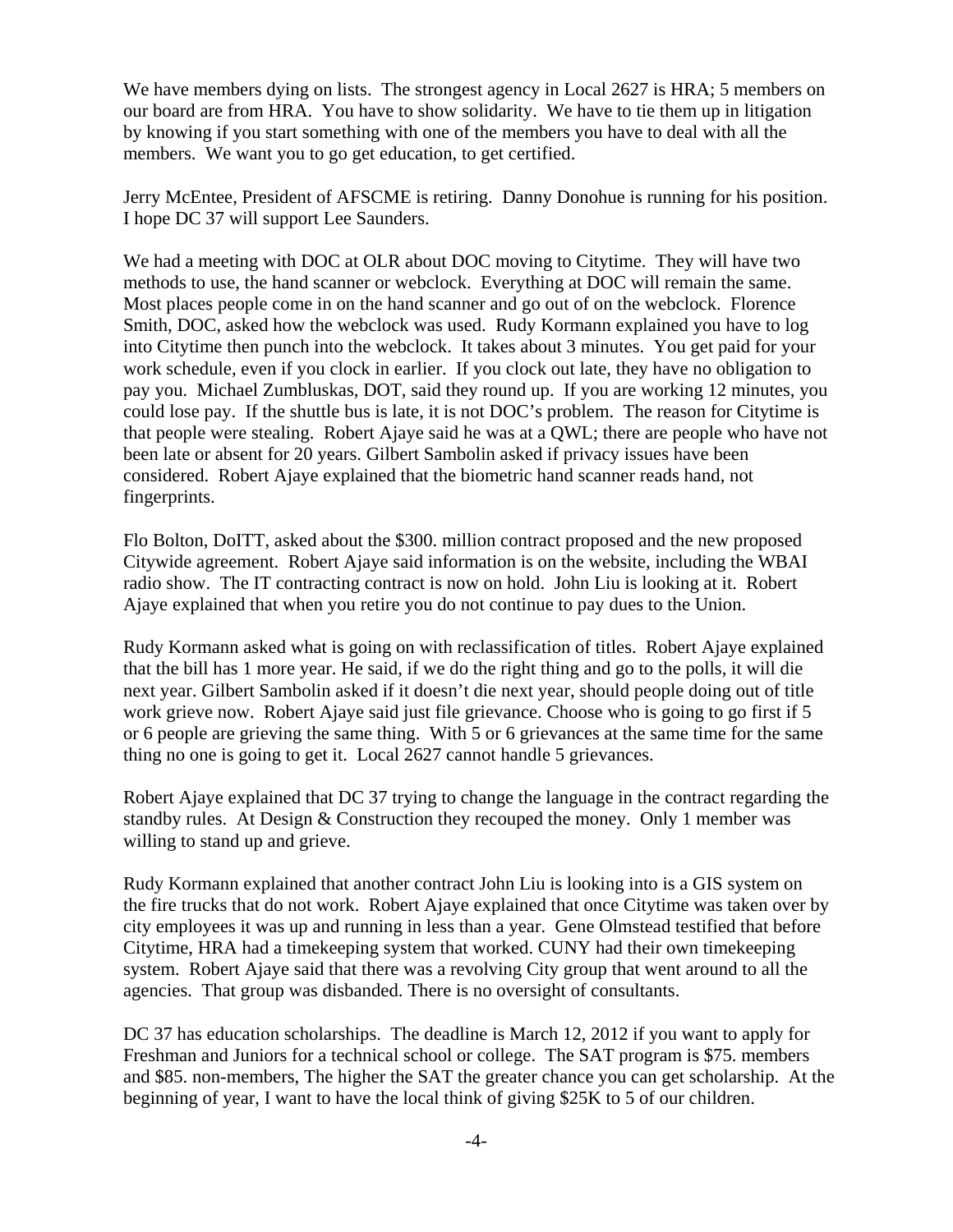DC 37 has MELS that does wills, divorces, debt collection counseling, 2<sup>nd</sup> opinions on medical, personal services for emotional issues.

At the last Executive Board meeting, with Salary Review I made a promise to write a letter to Research & Negotiations about the status of Salary Review. I'm going to tell you honestly it is not going to go any place.

Robert Ajaye recognized Mitchell Goldberg. Mitchell Goldberg asked how DC 37 stood on the changes to the pension plan. Robert Ajaye explained that John Liu came down to DC 37 to talk to about it. They are hiring an outside group to manage the pension funds. Mitchell Goldberg cited municipalities in California that ran a shortfall in pension funds and there was no accountability by brokers. *The Chief* article was not clear about how DC 37 felt about it. Bruce Heigh asked if there was someone from the DC 37 pension committee who could come to a Local 2627 meeting. He suggested that Mitchell Goldberg write a letter to the *Public Employee Press* about it and he would get an answer. Robert Ajaye said Dennis Deahn of DC 37 was on the pension committee. The plan is to consolidate 5 pension plans. NYCERS is one of them. They want to have more flexibility to invest at a faster rate. They don't have people who have expertise on the outside. They want to know what their options are. Mitchell Goldberg asked to bring someone in. Robert Ajaye recognized Judy Briggs. Judy Briggs asked whether this will come before DC 37 membership. She expressed the opinion that with new tiers proposed in State and City pension systems asking for pay into the pension system for the lifetime of a person's career, a lot of money will be floating into the pension system. She suggested a lot of people would be trying to get their hands on that money. She said with salesmen making recommendations there is the equivalent of insider trading. Robert Ajaye said it is coming before the Central Labor Council. Bruce Heigh reported that the TWU and TEAMSTERS were the 2 union pension systems that did not agree, because they said they were not informed about it. Terry Dunne said there should be complete separation of the people making recommendations from the people selling and making commissions. Bruce Heigh said the consolidation of 5 pension systems into 1 pension system would be saving the City more than \$2 billion a year, according to the presentation. Judy Briggs said this is the promise. A member said sometimes funds become too big. When a fund gets too big they cannot invest it effectively.

Mitchell Goldberg commented on the suggestion that Local 2627 give education scholarships. He said the whole purpose for being here is for collective bargaining, not to give scholarships. Local 2627 is not a social welfare organization. He asked members to consider something that benefits all the members. Robert Ajaye said the members are going to vote on this and anyone opposed should vote no.

Gilbert Sambolin said he would like to make a motion that Local 2627 buy jackets for Shop Stewards that says Local 2627 Shop Steward. No second. Robert Ajaye said there was no quorum. It was tabled. Robert Ajaye said we will find out a vendor who makes a jacket for \$35-\$40. and anyone who wants a jacket can get a jacket.